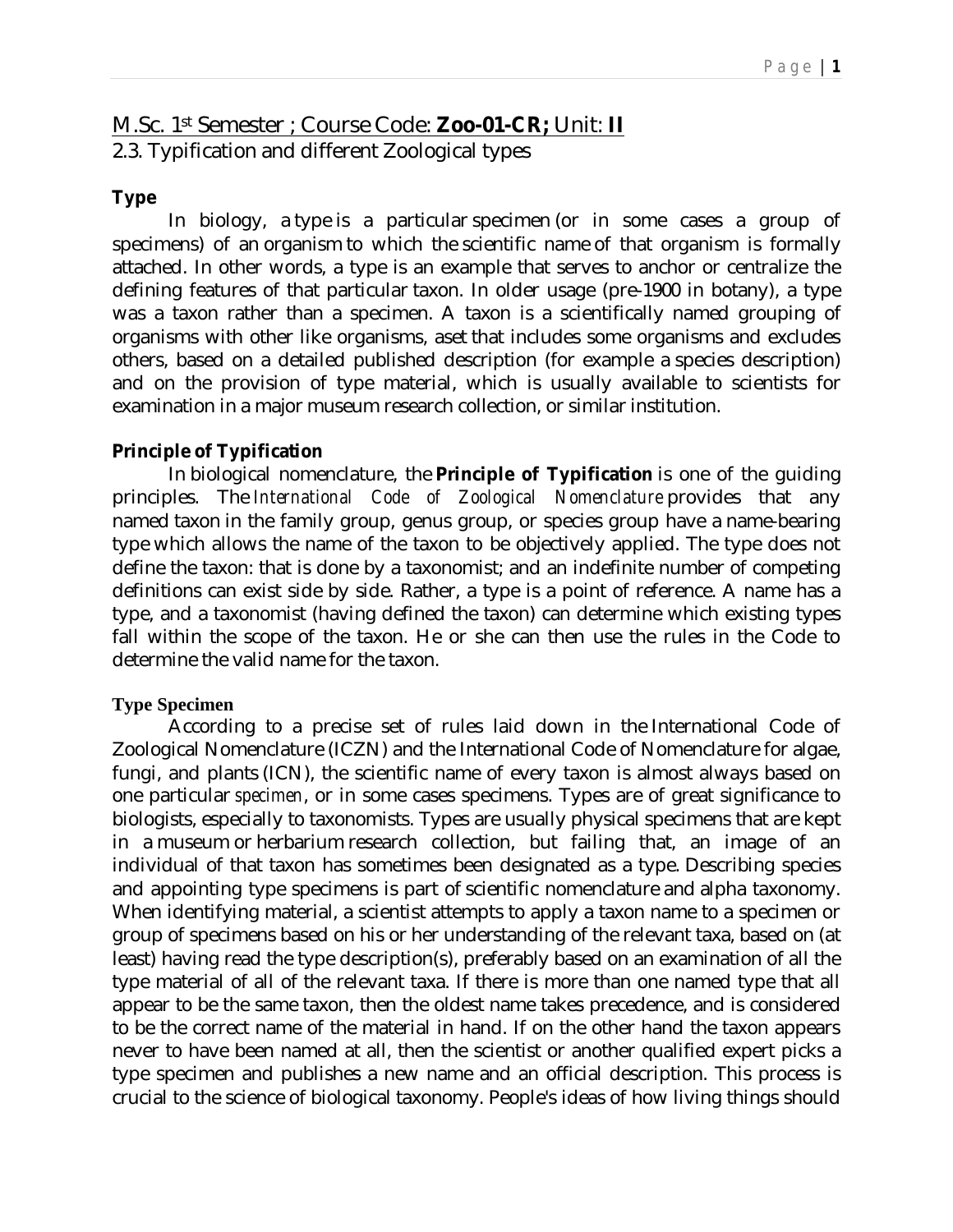be grouped change and shift over time. How do we know that what we call "*Canis lupus*" is the same thing, or approximately the same thing, as what they will be calling "*Canis lupus*" in 200 years time? It is possible to check this because there is a particular wolf specimen preserved in Sweden and everyone who uses that name – no matter what else they may mean by it – will include that particular specimen.

Depending on the nomenclature code applied to the organism in question, a type can be a specimen, a culture, an illustration, or (under the bacteriological code) a description. Some codes consider a subordinate taxon to be the type, but under the botanical code the type is always a specimen or illustration. For example, in the research collection of the Natural History Museum in London, there is a bird specimen numbered 1886.6.24.20. This is a specimen of a kind of bird commonly known as the spotted harrier, which currently bears the scientific name *Circus assimilis*. This particular specimen is the holotype for that species; the name *Circus assimilis* refers, by definition, to the species of that particular specimen. That species was named and described by Jardine and Selby in 1828, and the holotype was placed in the museum collection so that other scientists might refer to it as necessary. Note that at least for type specimens there is no requirement for a "typical" individual to be used. Genera and families, particularly those established by early taxonomists, tend to be named after species that are more "typical" for them, but here too this is not always the case and due to changes in systematics cannot be. Hence, the term name-bearing type or onomatophore is sometimes used, to denote the fact that biological types do not define "typical" individuals or taxa, but rather fix a scientific name to a specific operational taxonomic unit. Type specimens are theoretically even allowed to be aberrant or deformed individuals or color variations, though this is rarely chosen to be the case, as it makes it hard to determine to which population the individual belonged. The usage of the term *type* is somewhat complicated by slightly different uses in botany and zoology. In the *PhyloCode*, type-based definitions are replaced by phylogenetic definitions.

#### **Older Terminology**

In some older taxonomic works the word "type" has sometimes been used differently. The meaning was similar in the first *Laws of Botanical Nomenclature*,but has a meaning closer to the term taxon in some other works:

Ce seul caractère permet de distinguer ce type de toutes les autres espèces de la section. … Après avoir étudié ces diverses formes, j'en arrivai à les considérer comme appartenant à un seul et même type spécifique.

Translation: This single character permits [one to] distinguish this type from all other species of the section ... After studying the diverse forms, I came to consider them as belonging to the one and the same specific type.

In botanical nomenclature, a *type* (*typus*, *nomenclatural type*), "is that element to which the name of a taxon is permanently attached." (article 7.1) In botany a type is either a specimen or an illustration. A specimen is a real plant (or one or more parts of a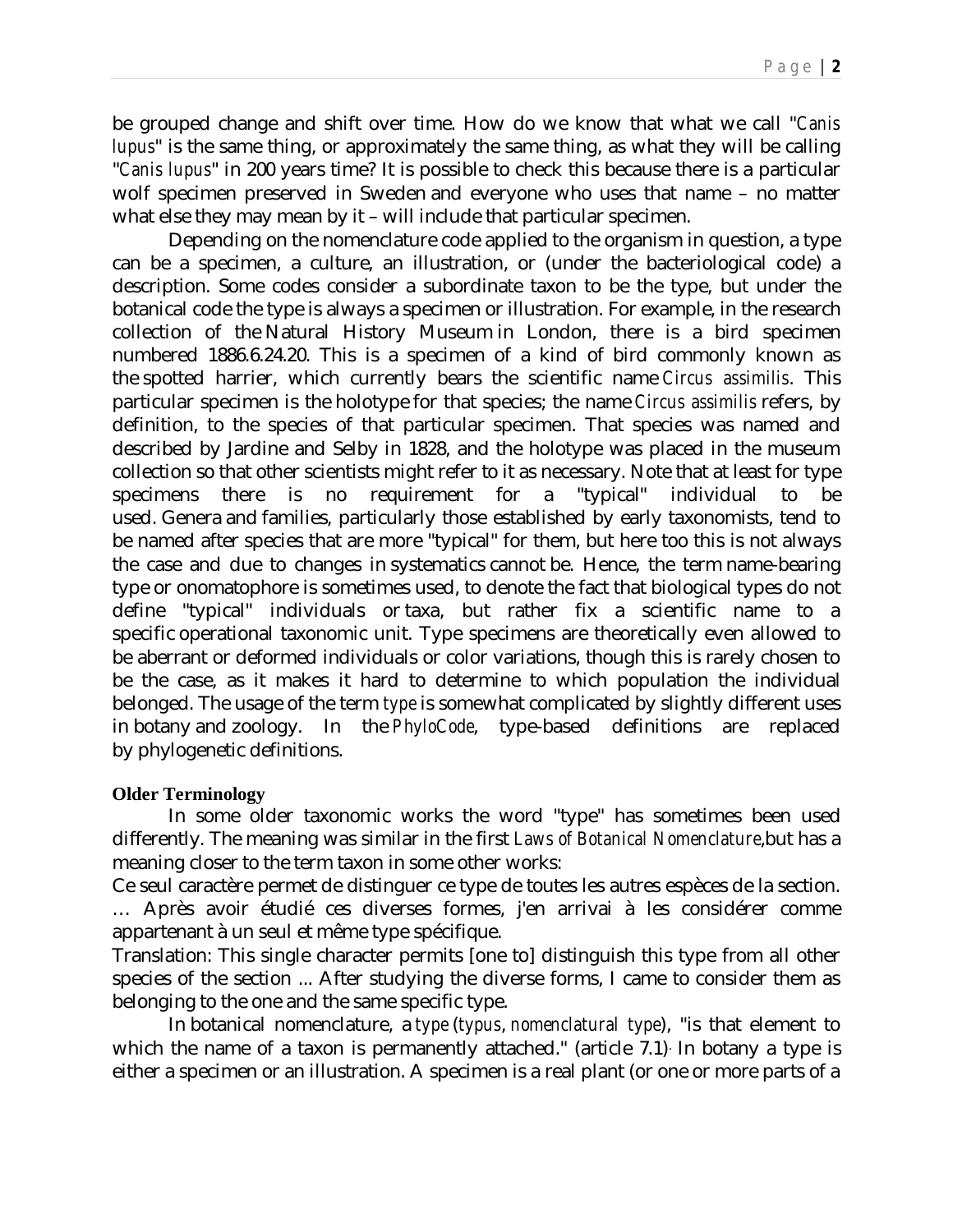plant or a lot of small plants), dead and kept safe, "curated", in a herbarium (or the equivalent for fungi). Examples of where an illustration may serve as a type include:

- A detailed drawing, painting, etc., depicting the plant, from the early days of plant taxonomy. A dried plant was difficult to transport and hard to keep safe for the future; many specimens from the early days of botany have since been lost or damaged. Highly skilled botanical artists were sometimes employed by a botanist to make a faithful and detailed illustration. Some such illustrations have become the best record and have been chosen to serve as the type of a taxon.
- A detailed picture of something that can be seen only through a microscope. A tiny "plant" on a microscope slide makes for a poor type: the microscope slide may be lost or damaged, or it may be very difficult to find the "plant" in question among whatever else is on the microscope slide. An illustration makes for a much more reliable type (Art 37.5 of the*Vienna Code*, 2006).

Note that a type does not determine the circumscription of the taxon. For example, the common dandelion is a controversial taxon: some botanists consider it to consist of over a hundred species, and others regard it as a single species. The type of the name *Taraxacum officinale* is the same whether the circumscription of the species includes all those small species (*Taraxacum officinale* is a "big" species) or whether the circumscription is limited to only one small species among the other hundred (*Taraxacum officinale* is a "small" species). The name *Taraxacum officinale* is the same and the type of the name is the same, but the extent of what the name actually applies to varies greatly. Setting the circumscription of a taxon is done by a taxonomist in a publication.

#### **Miscellaneous notes:**

- 1. Only a species or an infraspecific taxon can have a type of its own. For most new taxa (published on or after 1 January 2007, article 37) at these ranks a type should not be an illustration.
- 2. A genus has the same type as that of one of its species (article 10).
- 3. A family has the same type as that of one of its genera (article 10).

The *ICN* provides a listing of the various kinds of type (article 9), the most important of which is the holotype. These are:

- holotype
- lectotype
- isotype
- syntype
- paratype
- neotype
- epitype

Note that the word "type" appears in botanical literature as a part of some older terms that have no status under the *ICN*: for example a clonotype.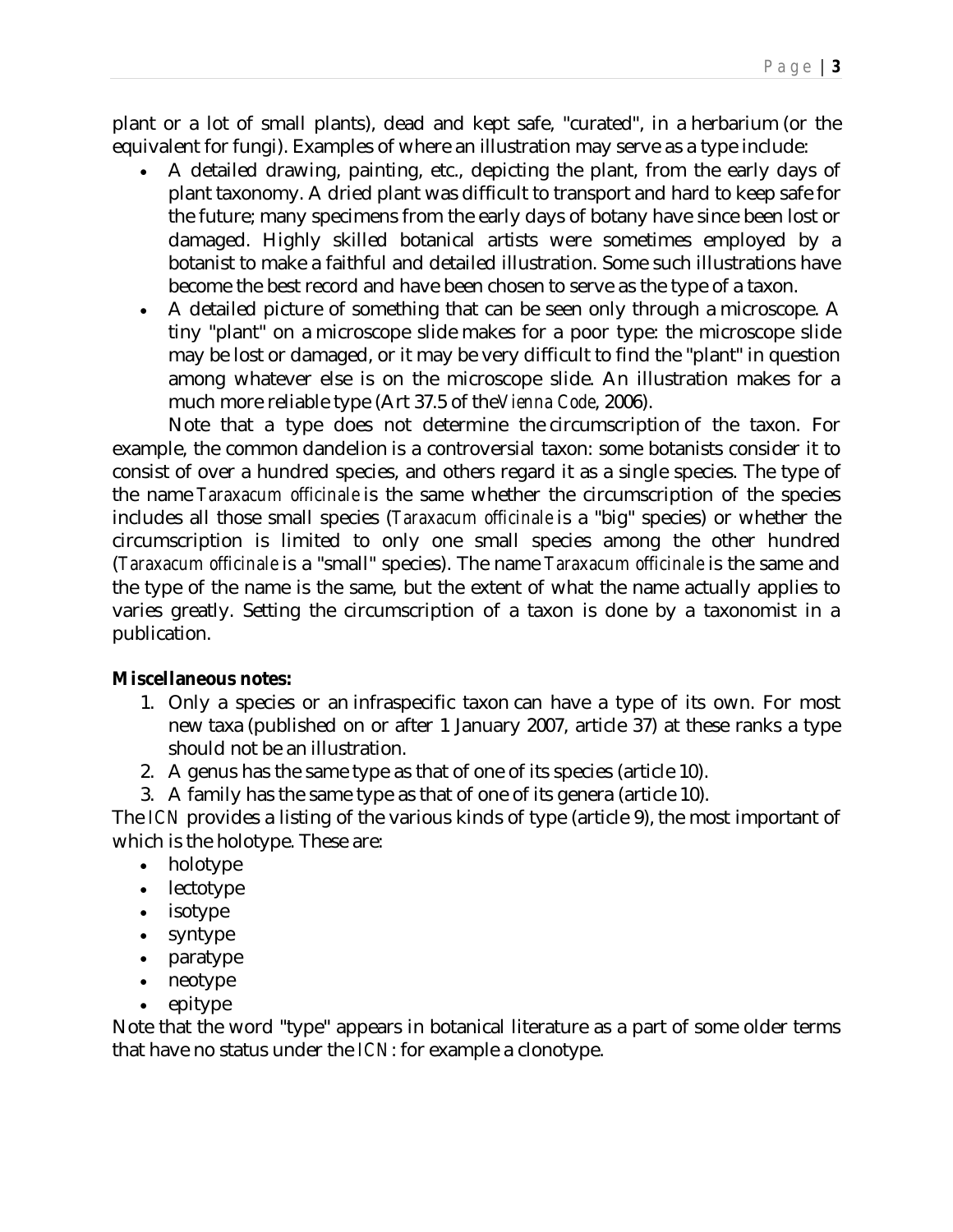

Gossamer-winged butterfly *Jamides elioti*, upper pair is upper and lower surface of the holotype lower pair is the paratype

In Zoological nomenclature, the type of a species (or subspecies) is a specimen (or series of specimens), the type of a genus (or subgenus) is a species, and the type of a suprageneric taxon (e.g., family, etc.) is a genus. Names higher than superfamily rank do not have types. A "name-bearing type" "provides the objective standard of reference whereby the application of the name of a nominal taxon can be determined."

# **Definitions**

- A type specimen is a vernacular term (not a formally defined term) typically used for an individual or fossil that is any of the various name-bearing types for aspecies. For example, the type specimen for the species *Homo neanderthalensis* was the specimen "Neanderthal-1" discovered by Johann Karl Fuhlrott in 1856 at Feldhofer in the Neander Valley in Germany, consisting of askullcap, thigh bones, part of a pelvis, some ribs, and some arm and shoulder bones. There may be more than one type specimen, but there is (at least in modern times) only one holotype.
- A type species is the nominal species that is the name-bearing type of a nominal genus or subgenus.
- A type genus is the nominal genus that is the name-bearing type of a nominal family-group taxon.
- The type series are all those specimens included by the author in a taxon's formal description, unless the author explicitly or implicitly excludes them as part of the series.

# **Use of type specimens**

Although in reality biologists may examine many specimens (when available) of a new taxon before writing an official published species description, nonetheless, under the formal rules for naming species (the International Code of Zoological Nomenclature), a single type must be designated, as part of the published description. A type description must include a diagnosis (typically, a discussion of similarities to and differences from closely related species), and an indication of where the type specimen or specimens are deposited for examination. The geographical location where a type specimen was originally found is known as its **type locality**. In the case of parasites, the term type host (or symbiotype) is used to indicate the host organism from which the type specimen was obtained. Zoological collections are maintained by universities and museums. Ensuring that types are kept in good condition and made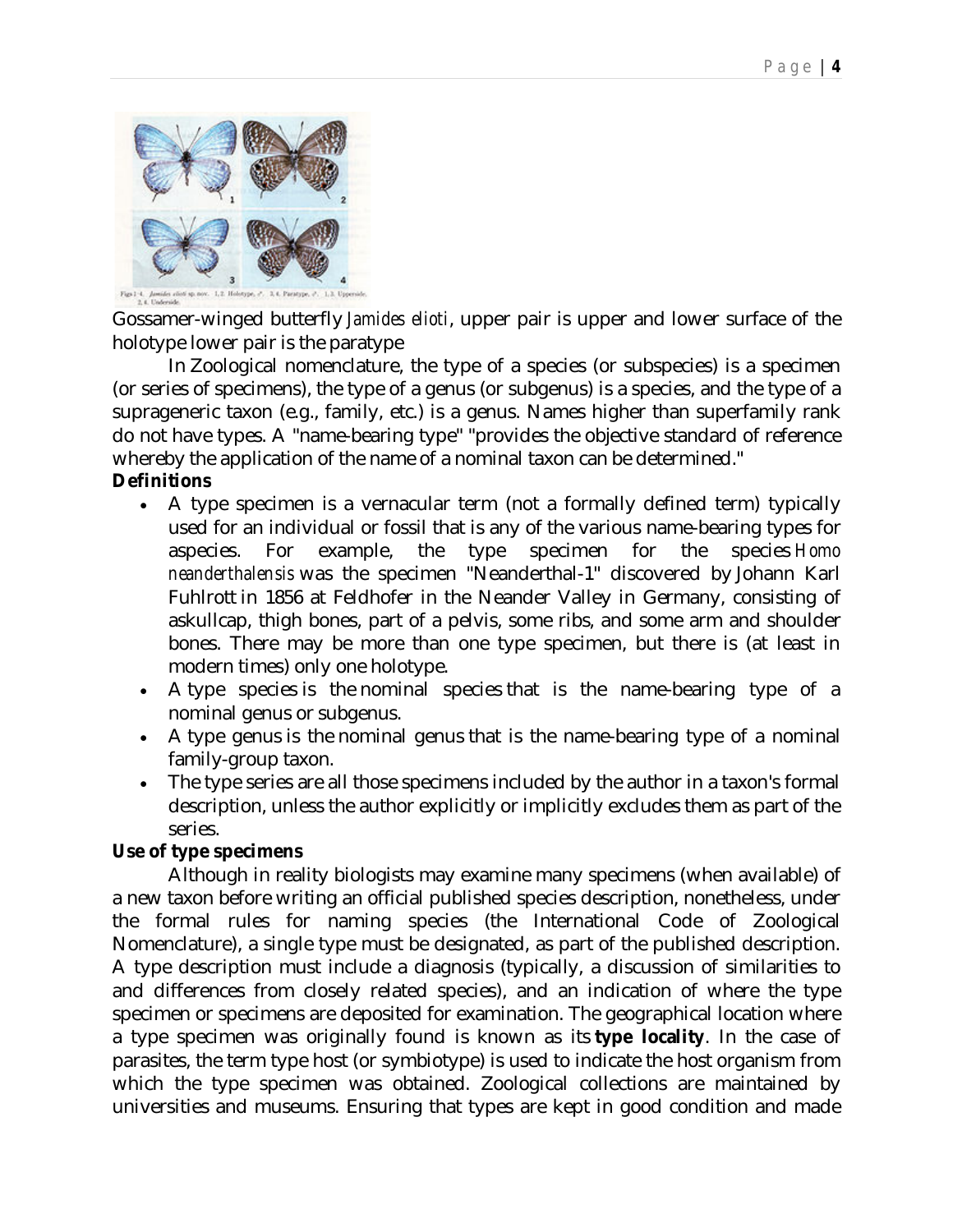available for examination by taxonomists are two important functions of such collections. And, while there is only one*holotype* designated, there can be other "type" specimens, the following of which are formally defined:

# *Holotype*

When a single specimen is clearly designated in the original description, this specimen is known as the *holotype* of that species. The holotype is typically placed in a major museum, or similar well-known public collection, so that it is freely available for later examination by other biologists.

#### *Paratype*

When the original description designated a holotype, there may still be additional specimens listed in the type series and those are termed paratypes. These are not name-bearing types.

## *Allotype*

An allotype is a specimen of the opposite sex to the holotype, designated from among paratypes. It was also formerly used for a specimen that shows features not seen in the holotype of a fossil. The term is not regulated by the ICZN.

#### *Neotype*

A neotype is a specimen later selected to serve as the single type specimen when an original holotype has been lost or destroyed or where the original author never cited a specimen.

## *Syntype*

A syntype is any one of two or more specimens that is listed in a species description where no holotype was designated; historically, syntypes were often explicitly designated as such, and under the present ICZN this is a requirement, but modern attempts to publish species description based on syntypes are generally frowned upon by practicing taxonomists, and most are gradually being replaced by lectotypes. Those that still exist are still considered name-bearing types.

#### *Lectotype*

A lectotype is a specimen later selected to serve as the single type specimen for species originally described from a set ofsyntypes. In Zoology, a lectotype is a kind of name-bearing type. When a species was originally described on the basis of a namebearing type consisting of multiple specimens, one of those may be designated as the lectotype. Having a single name-bearing type reduces the potential for confusion, especially considering that it is not uncommon for a series of syntypes to contain specimens of more than one species.

A notable example is that Carl Linnaeus is the lectotype for the species *Homo sapiens*.

#### *Paralectotype*

A paralectotype is any additional specimen from among a set of syntypes, after a lectotype has been designated from among them. These are not name-bearing types.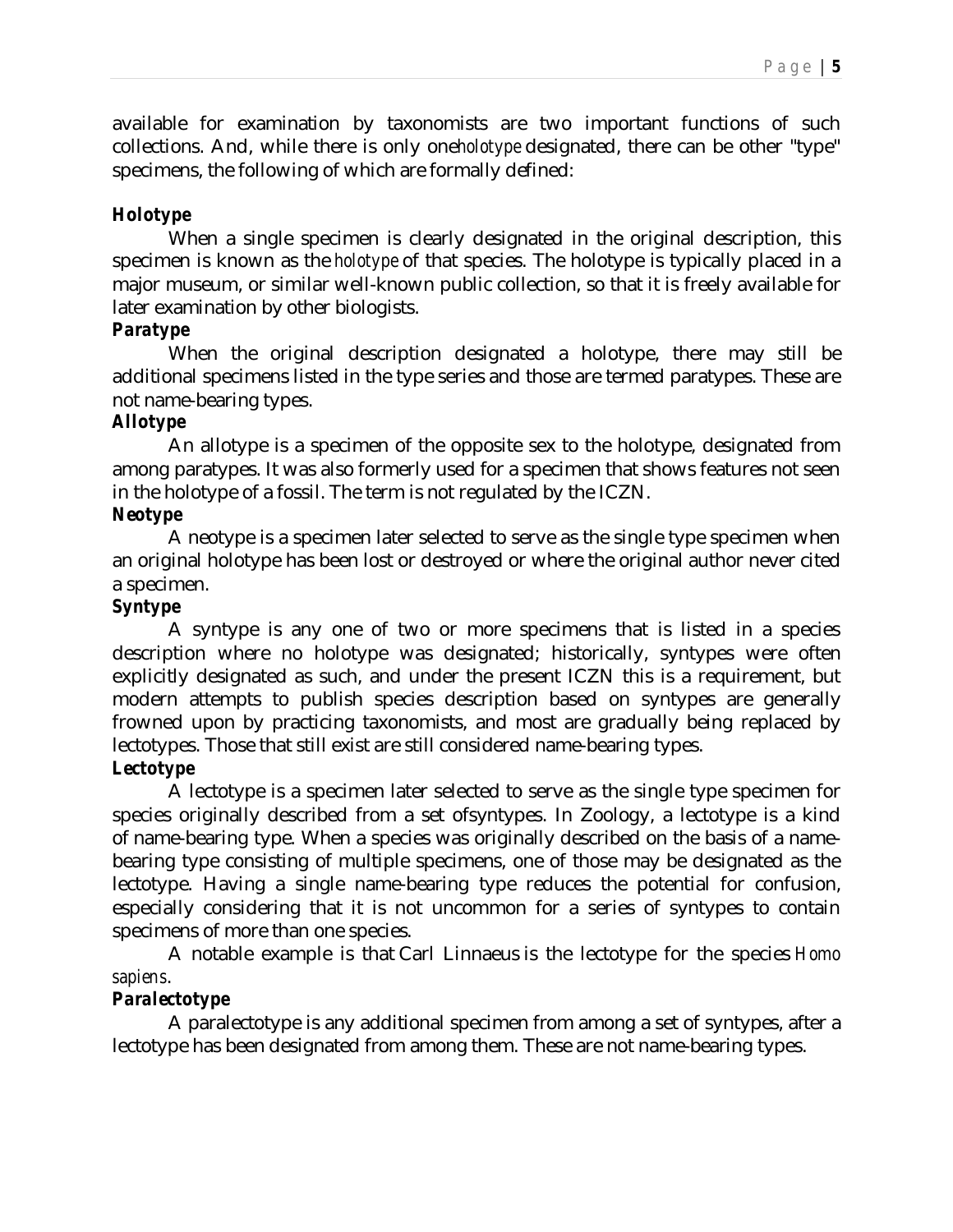#### *Hapantotype*

A special case in Protistans where the type consists of two or more specimens of "directly related individuals representing distinct stages in the life cycle"; these are collectively treated as a single entity, and lectotypes cannot be designated from among them.

## *Ergatotype*

An ergatotype is a specimen selected to represent a worker member in hymenopterans which have polymorphic castes.

## *Alternatives to preserved specimens*

Type illustrations have also been used by Zoologists, as in the case of the Réunion parakeet, which is known only from historical illustrations and descriptions. Recently, some species have been described where the type specimen was released alive back into the wild, such as the Bulo Burti boubou (a bush shrike), described as *Laniarius liberatus*, in which the species description included DNA sequences from blood and feather samples. Assuming there is no future question as to the status of such a species, the absence of a type specimen does not invalidate the name, but it may be necessary in the future to designate a neotype for such a taxon, should any questions arise. However, in the case of the bush shrike, Ornithologists have argued that the specimen was a rare and hitherto unknown color morph of a longknown species, using only the available blood and feather samples. While there is still some debate on the need to deposit actual killed individuals as type specimens, it can be observed that given proper vouchering and storage, tissue samples can be just as valuable even in case disputes about the validity of a species arise.

#### **Formalisation of the type system**

The various types listed above are necessary because many species were described one or two centuries ago, when a single type specimen, a holotype, was often not designated. Also, types were not always carefully preserved, and intervening events such as wars and fires have resulted in destruction of original type material. The validity of a species name often rests upon the availability of original type specimens; or, if the type cannot be found, or one has never existed, upon the clarity of the description.

The ICZN has existed only since 1961, when the first edition of the Code was published. The ICZN does not always demand a type specimen for the historical validity of a species, and many "type-less" species do exist. The current edition of the Code, Article 75.3, prohibits the designation of a neotype unless there is "an exceptional need" for "clarifying the taxonomic status" of a species (Article 75.2). There are many other permutations and variations on terms using the suffix "-type" (e.g., allotype, cotype, topotype,generitype, isotype, isoneotype, isolectotype, etc.) but these are not formally regulated by the Code, and a great many are obsolete and/or idiosyncratic. However, some of these categories can potentially apply to genuine type specimens, such as a neotype; e.g., isotypic/topotypic specimens are preferred to other specimens, when they are available at the time a neotype is chosen (because they are from the same